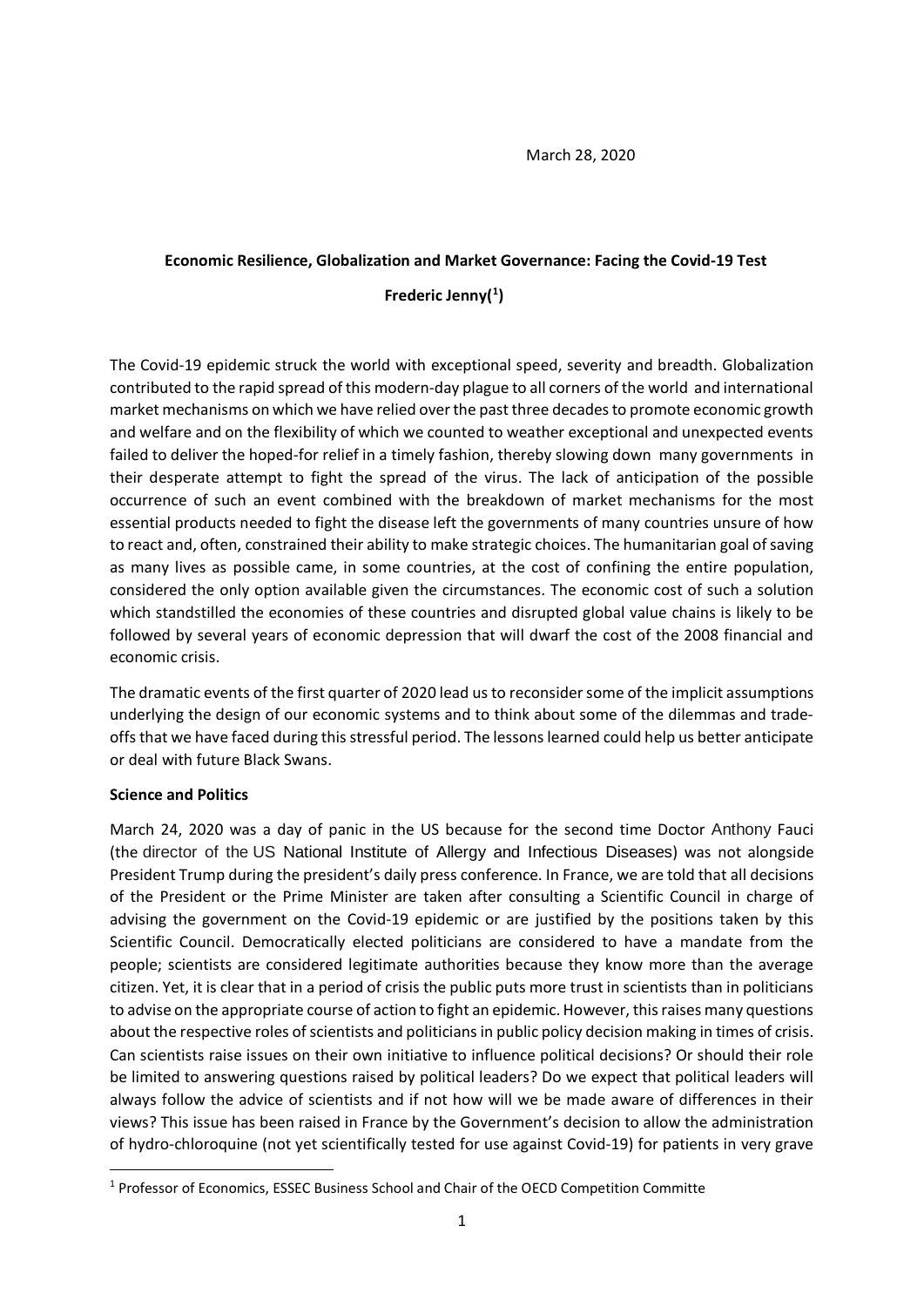states. The decision was taken by the Government after seeking the advice of the scientists. We know that the scientific community has been very critical of the Professor in Marseilles who first suggested that hydro-chloroquine could be a useful medicine for Covid-19 patients. Apparently the preliminary research did not meet the scientific criteria for a complete clinical test. The question then is how did the Scientific Council come to suggest or support the political decision? Did the Scientific Council act in support of the government or did it fulfill its scientific role?

There are related questions about the responsibility of doctors in the development and containment of the epidemic. Their work and their devotion to helping the population overcome this disease are admirable and doctors are paying a heavy tribute. They are our heroes, they have our respect and our admiration. But one thing that is very unsettling is the fact that specialists of virology are divided on the correct way to proceed. There are clearly very different views on the best strategy to fight a pandemic of this nature (confine the whole population? test every one to try to identify all the individuals at risk?), different ideas about the usefulness of masks, different ideas about what how medicines untested for Covid-19 should be used, different ideas about whether China did the right thing or not etc… So the disagreements among doctors are not limited to secondary issues. Even if it comes as no surprise that doctors can disagree, the question then is what is the legitimacy of an advisory body made up of doctors who disagree (the doctor who has been advocating the use of hydrochloroquine and was a member of the Scientific Council to the Government has just announced that he will not participate any longer in the Scientific Council's work)?

### **Human rights and the response to the health crisis**

Non democratic countries (such as China, Vietnam) where individual freedom is limited seem to be better able to take adequate measures (for example confinement in China or targeted action in Vietnam) to limit the spread of the virus than elsewhere. In some western countries (US, GB, France etc…) there seems to have been, at the very beginning at least, more hesitation about confinement measures (or less drastic confinement measures) and therefore a greater tendency for the virus to spread.

Another aspect of this interface is the reticence expressed in a number of countries (based on an attachment to individual freedom and the respect of privacy) regarding the use of modern invasive technologies such as facial recognition or geolocation which could help public authorities to monitor the strict enforcement of the confinement order when a Government has acknowledged that a confinement order is not being well followed by the public. The degree of resistance to the use of such technologies to track potential victims of Covid-19 varies from one country to another. For example Slovakia (following in the steps of countries like Singapore, South Korea and Taiwan, where aggressive contact tracing has crucially contributed to limiting the spread of the virus) on March 25<sup>th</sup> 2020 passed a law which allows the government to use data from telecom companies to track the movements of people suffering from Covid-19 to ensure that they are abiding by quarantine rules. The adoption of this law was not easy but the Slovak Justice Minister insisted that in the face of this epidemic the right to privacy could not be absolute (see "Slovakia to track victims through telecoms data", Financial Times, March 26, 2020). But in Germany the government was less successful and forced to abandon its proposal to use " technical means" to identify who had been in contact with persons infected by the Covid-19. In France the government decided to use police patrols to monitor whether confinement measures were being followed by people found outside their homes. However, it seems obvious that the use of more advanced technology might have allowed us to save scarce human resources which could have been allocated to important alternative tasks such as the logistics of supplying hospitals and their security. This raises the question of how should we deal with the trade off between public health and the protection of human rights.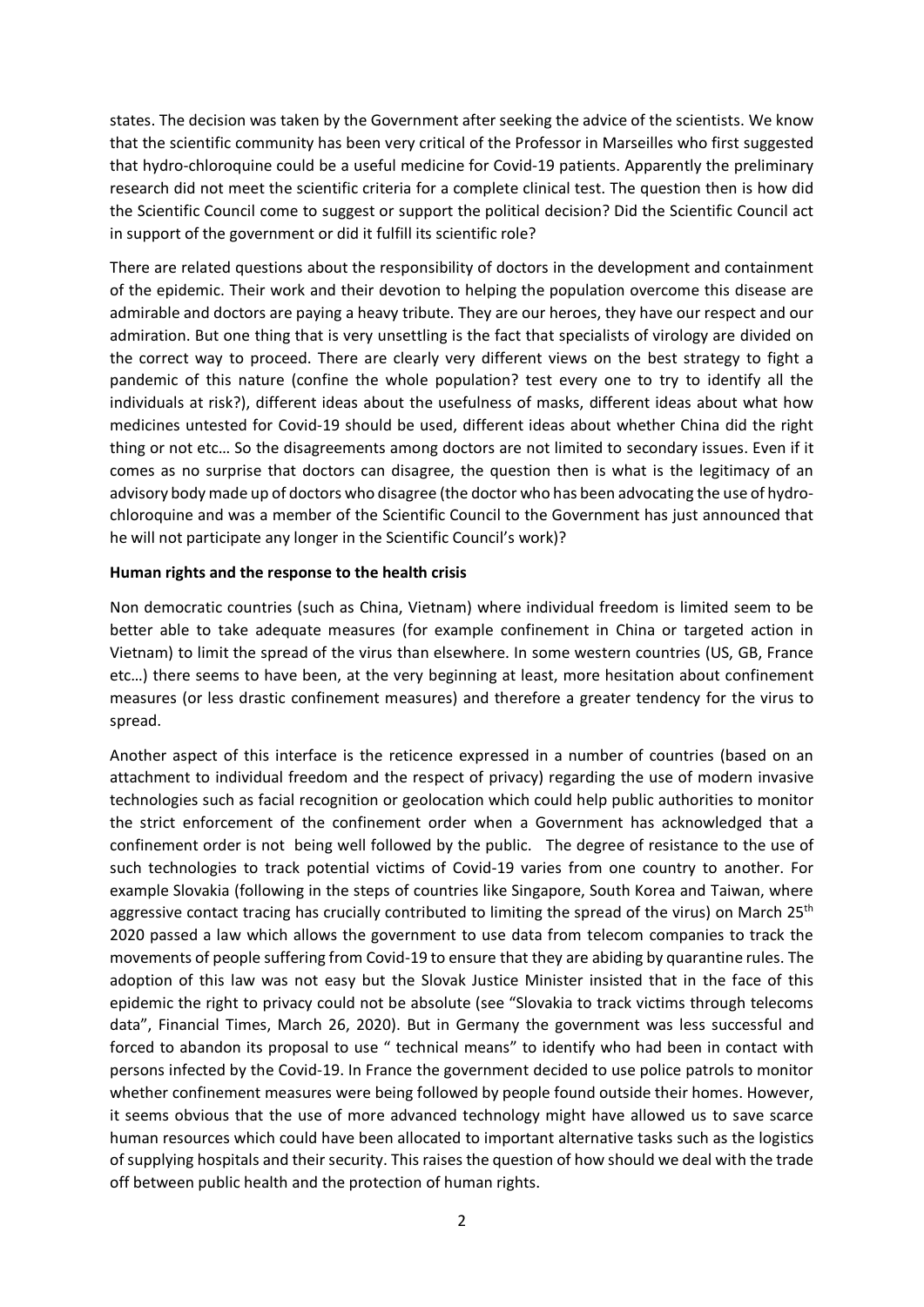### **Scientific methodology and the precautionary principle**

Third, there is a question about the respective merits of Scientific methodology and the precautionary principle to inform public policy making. This question is not new in Europe but the crisis offers a new illustration of the dilemma to be faced. When it comes to hydro-chloroquine, the scientific community insists that the correct clinical methodology has not been followed and that more testing is necessary. However, the question that can be asked is whether, in a crisis, we have the time to follow the correct methodology. What took place in Marseilles shows that the response of many citizens is, *I do not care if the correct scientific methodology has been followed, I want to be tested and to have this drug prescribed if I have the virus because there is no alternative medicine and I risk dying*. To a certain extent, governments (the French Government, President Trump) have felt an irrepressible urge to side with their citizens against scientists (hence the position of the French Government that this drug can be given to dying patients under some circumstances). The implicit questions then can be: Isn't the scientific (rational) approach a luxury that we cannot always afford? Isn't the precautionary principle (at least in some cases) a better alternative? Do we have a systematic method to propose for dealing with the dilemma?

Another aspect of this debate is the discussion about whether the French Government should have kept larger stocks of masks, respirators, medicines etc. In 2009 the French Government, worried about the development of the H1N1 virus bought massive quantities of vaccine to treat this disease and massive quantities of masks. H1N1 never became an epidemic in France and the government was rapidly accused of having wasted public money. After that, the government let France's stock of protective medical equipment diminish to such an extent that France is now unable to react when there is an epidemic. From a public policy standpoint, the question is : How should we deal with the risk of rare, but exceptionally destructive events (such as epidemics, major earthquakes, extreme weather events, nuclear accidents etc….)? To what extent should we provide for these risks (that have a small probability of occurring) when doing so will be costly but could save many lives? Or should we admit that we do not want to prepare for such events (both because of the cost involved and because of their unpredictability)? But in that case, what should we do to ensure that our economic systems remain flexible enough that they can react in a timely manner when such catastrophies do occur ?

### **The economic costs of public health strategies**

Fourth, there is a question as to whether there can be a trade-off between public health strategy and economic strategy used to overcome the crisis and if there is such a trade-off what policy prescription should be followed. The idea that there may be a trade-off comes from the fact that confinement policies (designed to minimize the number of death from the Covid-19 and adopted in an number of countries) lessen the impact of the epidemic in terms of the number of people infected but decrease economic output, and therefore the severity of the economic crisis becayse citizens are prevented either from going to work or for continuing to work if their jobs are not suitable for working from home. The sectors economically most affected by the current confinement measures are service sectors such as air transport, hotel, restaurants, retail distribution, cinemas etc. because in those sectors working from home is for the most part impossible. Thus the more extensive and the longer the confinement, the more severe will be the adverse effects in those sectors and the larger will be the decrease of GDP. There are two alternative health strategies. One is to let the epidemic run its course, which would imply many more deaths but a much lower decrease in GDP as the people not infected and the people infected with only light symptoms (which represent the large majority of victims of Covid-19) would continue to work. The other is to test the population widely and confine only people infected by the virus. In this second case (which is reminiscent of the strategy adopted in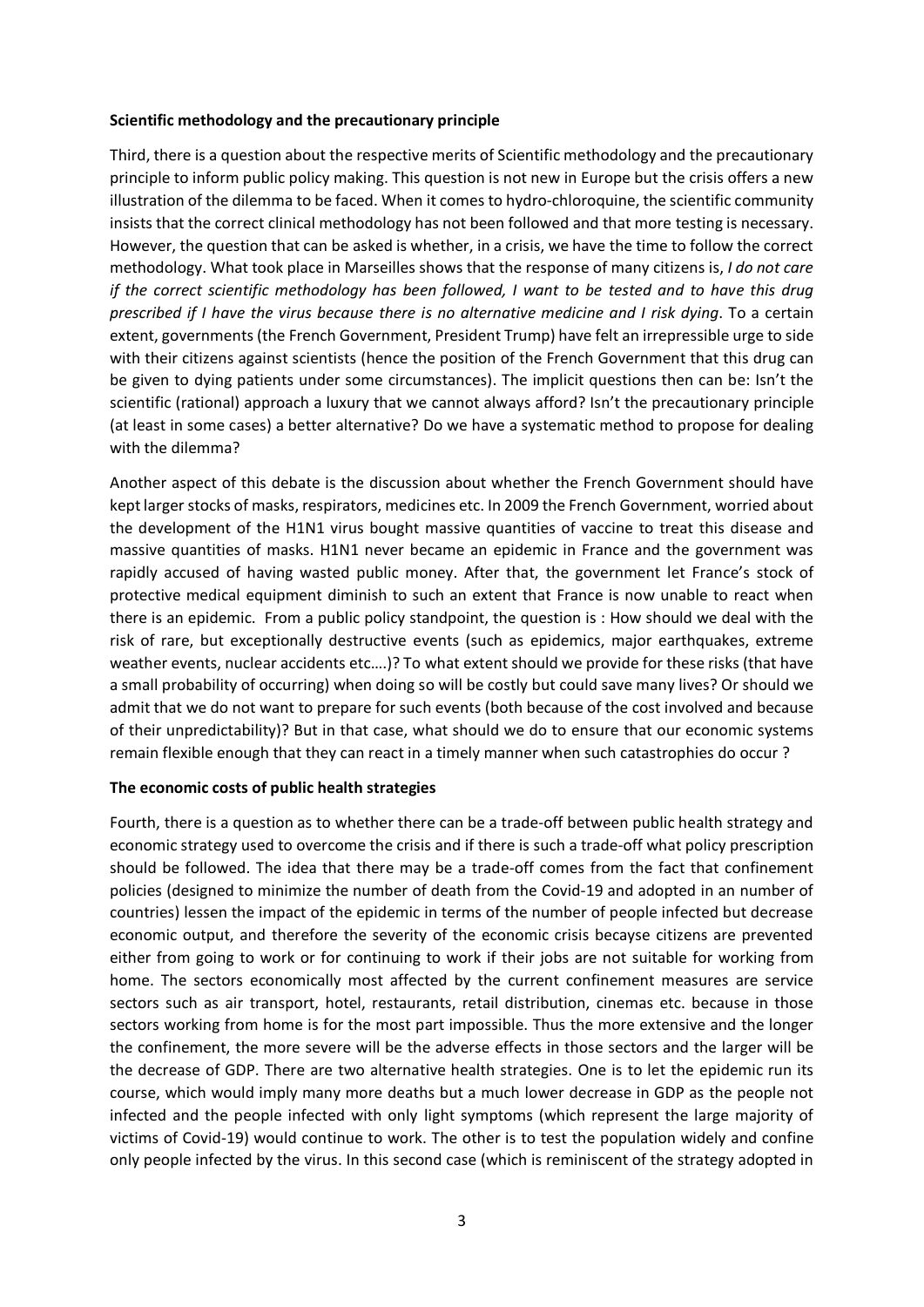countries like Korea( $^2$  $^2$ ), there would both be fewer deaths than if nothing were done and more people working than if a strategy of general confinement of the population were followed. The strategy chosen in European countries may well worsen the economic crisis compared to that resulting from alternative strategies. From this standpoint we can expect that the economic cost of the pandemic will be much worse than the cost of the 2008 financial crisis for the simple reason that people, for the most part, kept working during the financial crisis. It is said by some that this strategy could impose a GDP loss on western economies of up to 15% of GDP in the short run and require many years of effort to try to get back to where these economies were before the epidemic. What the trade-off between health strategy and economic strategy actually is and how we should consider this trade-off when determining public policy raise both empirical questions (requiring assumptions about the severity of the economic crisis in different policy configurations, the speed of recovery, etc..) and ethical questions (such as whether, when it comes to health policy, one can or should put an economic value on lives). President Trump's call to reopen the US for business by Easter Sunday and argument that you cannot run a country by listening to doctors because the cure they would favor (confinement) could be worse than the disease was a particularly brutal way of raising the issue.

## **Globalization, global supply chains and national sovereignty**

The benefits of economic globalization have been much discussed over the past twenty years. One view is that the decline in trade and foreign investment obstacles and the development of new communications technologies have allowed an international reallocation of resources through a restructuring of production processes which has benefited developed countries by allowing them to secure their consumption needs at a lower cost and allowed developing countries to benefit from economic opportunities thanks to the development of export-oriented activities. It is often pointed out that globalization has lifted hundreds of millions of people in developing countries out of poverty.

However, the Covid-19 crisis could strengthen the hand of those who, in developed countries, see economic globalization and trade and investment liberalization as unacceptable threats to the sovereignty of their Nation State. In the eyes of those skeptical of the benefits of globalization, there are several ways in which trade and investment liberalization limits the ability of Nation States to pursue independent domestic policies.

First, the granting of trade concessions necessary to guarantee an effective access to the domestic market of goods or service from foreign trading partners usually implies giving up trade protection tools which could have been used to alleviate in the case of domestic crises.

Second, liberal trade policies allow firms operating in very different domestic regulatory environments to compete on world markets. Regarding competition, firms coming from countries with the highest domestic standards in terms of human or social rights or property rights or environmental protection or food security etc…. may be at a disadvantage with regard to firms coming from countries with less exacting standards. Thus, to a certain extent, opening up to international trade constrains the ability of countries to freely make the domestic societal choices that they would like to make.

Third, the development of jnternational trade, together with a number of recent technological developments in the communications and transportation sectors, has led to an internationalization of supply chains whereby domestic firms externalize a number of functions in countries where such

<span id="page-3-0"></span><sup>&</sup>lt;sup>2</sup> Between the beginning of February 2020 and March 10, 2020, more than 200.000 people were tested in Korea in 600 testing centers and confinement was limited to infected people. As a comparison, during the same period there were 15.000 tests in France but starting on March 16, 2020 a general confinement of the population was implemented. During the month of February 2020 United States authorities tested 472 people**.**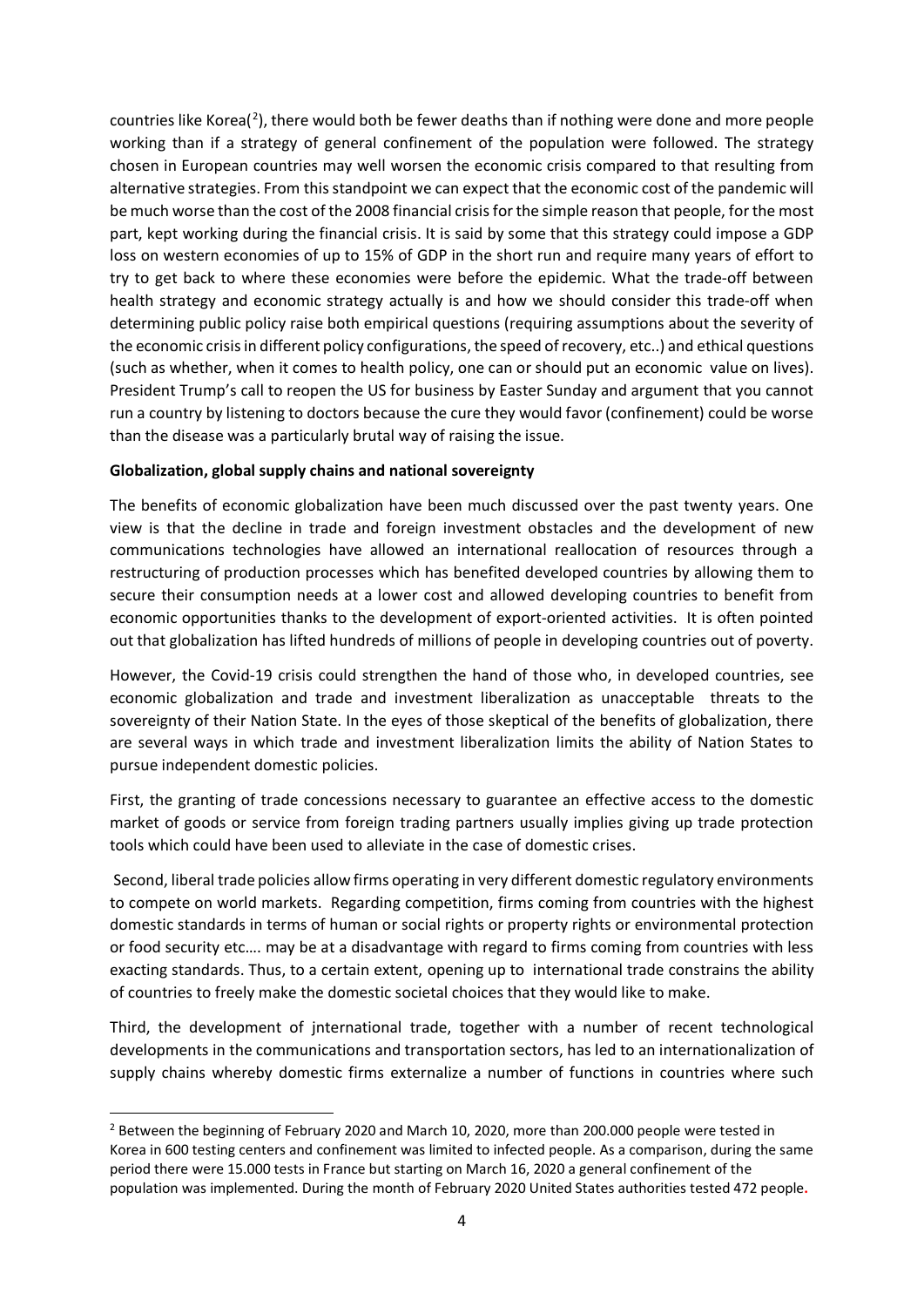functions can be fulfilled at a lower cost (such as accounting and finance in India and production in China, or more recently in Vietnam). But this internationalization of the value chain, often combined with just in time policies of keeping stocks at the lowest possible level in order to reduce costs, make firms very much dependent on the smooth functioning of the international value chain. Such smooth functioning can break down when an external shock affects the economy of any of the countries where firms contributing to the value chain are located. In a world characterized by economic globalization, disruptions due either to a natural catastrophe affecting another country or to a political decisios by a foreign government can hinder the ability of firms to serve their domestic markets.

Thus, whether through trade concessions or through the risk of seeing their domestic firms displaced in international competition or through the unavoidable consequences of foreign disruptions, trading nations may seem to have given up the ability to protect their firms or their citizens.

It is the latter mechanism which has, so far, been a source of concern in western countries during the Covid-19 epidemic.

European and North American countries now depend to a large extent on foreign countries, such as China, for their supply of a number of essential medical products of which they did not have enough stocks to face the Covid-19 health crisis. This dependency became a major source of concern when some countries, such as China, where the sourcing firms are located were hit by the epidemic and decided to follow a strict confinement policy which halted their production. European and North American countries were then unable to restock masks, respirators or active ingredients used for testing and this limited their options to fight the virus.

In France, for example, since the beginning of the Covid-19 epidemic, there has been an acute shortage of FFP2 masks which are supposed to protect the wearers both against the aerial transmission of the virus and against the possibility of inhaling the virus. It has been even difficult to provide enough surgical masks (which offer a lesser level of protection) for the health professionals dealing with patients infected by epidemic.

The reasons for this shortage of masks are twofold. First, in 2011 and 2012 the French authorities reversed the choice they had previously made to keep an important stock of masks on the basis of the idea that China, which produces about 70% of the world supply of masks, would be able to provide France with the necessary masks in case of an emergency. Second in late February, by the time it became clear that the epidemic was going to severely hit France and that France needed masks, the epidemic had hit China with full force and a large portion of the Chinese population had been confined. As a result, while the theoretical Chinese production capacity of masks was estimated to be about 20 million masks per day, China was only producing 15 million masks due to confinement measures when the Chinese domestic demand for masks had shot to between 50 and 60 million masks per day. Not only was China not in a position to export its masks to France but it had become a large importer of masks from Indonesia and Vietnam. When the French firms whose employees need to use protective FFP2 masks (such as construction companies and other industrial firms whose workers are exposed to dust and small particles) became aware of the impending difficulty to obtain such masks, they reacted by attempting to increase their own reserves of the most protective masks (FFP2). Then the lack of availability of masks in pharmacies created a panic which led the French President on March 3, 2020 to requisition all FFP2 masks available.

With slight variations, the same story occurred in other European countries such as Italy and Germany.

On the day when the French President requisitioned all available FFP2 masks in France, Germany banned the export of masks. Taiwan and India also took steps to stop exports of medical equipment.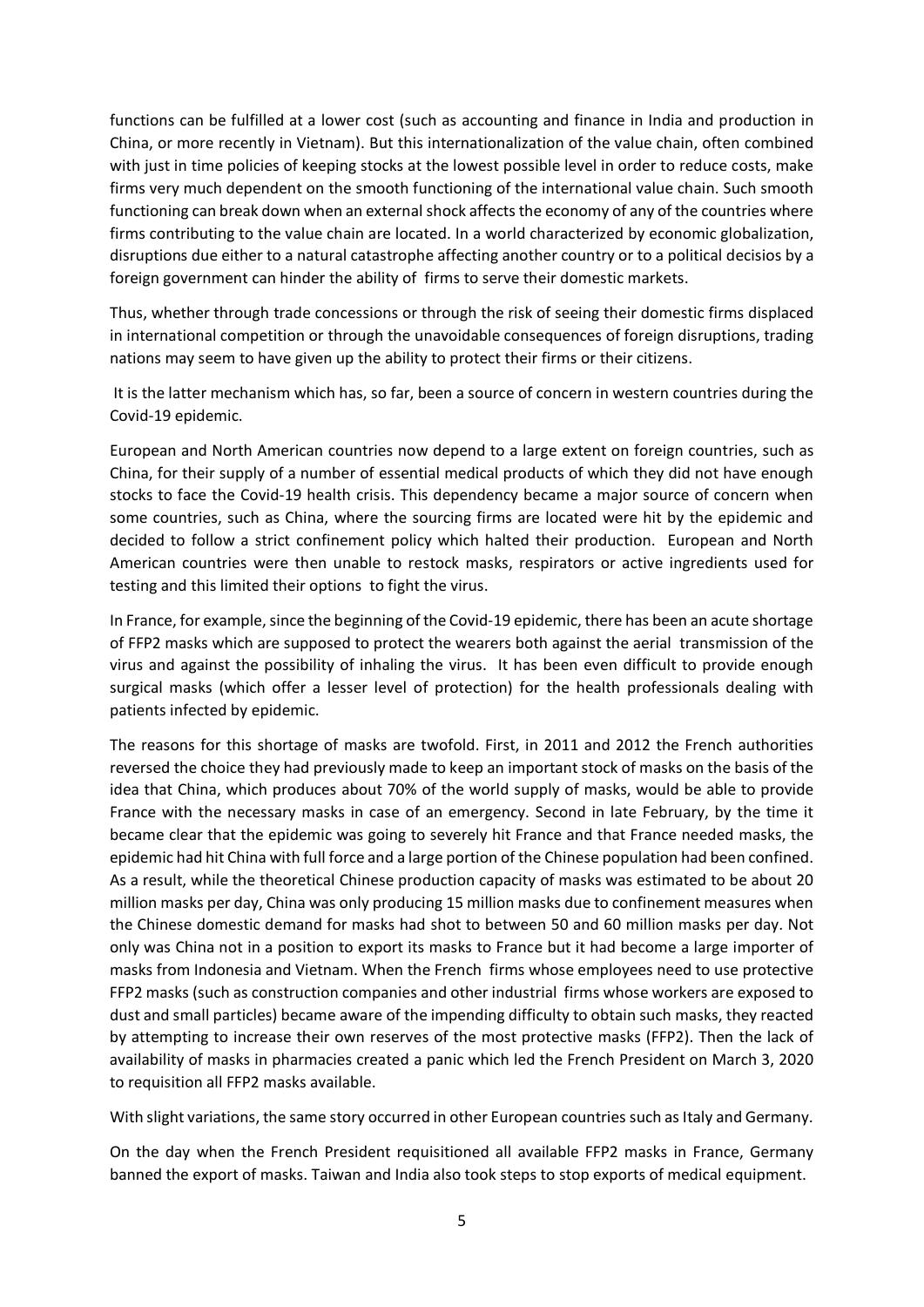The situation in the United States seems to have followed a similar path. In the early 2005 and 2006 the US Government advocated the stockpiling of protective gear in preparation for pandemic influenza and a strategic stockpile of 52 million surgical masks and 104 million N95 respirator masks was amassed. About 100 million of those masks were used in 2009 in the H1N1 pandemic and were never replaced in the stockpile. As the Covid-19 outbreak worsened in the US in the early days of March 2020 and as the demand for masks grew rapidly, the shortage of masks, particularly N95 masks, became a topic of controversy. The shortage was attributed to a combination of low strategic stocks, widespread buying of masks by anxious citizens and dwindling supply (either due to hoarding or to reduced production) from China (<sup>[3](#page-5-0)</sup>). Interestingly, on March 17, 2020 when the Center for Disease Control published an updated set of recommendations for optimizing the use of protective gear by medical professionals and suggested that surgical masks were acceptable when examining or treating a Covid-19 patient (a suggestion aligned with advice provided by the World Health Organization), this suggestion was considered with great suspicion by some medical professionals and in particular by the American Nurses Association which argued that the C.D.C.'s new recommendations were based "solely on supply chain and manufacturing challenges", thus suggesting that national sovereignty in the health sector was compromised by the economic forces of the global market( $4$ ).

Besides the fact that the spread of the Covid-19 epidemic may have further eroded the faith of some in the benefits of economic globalization (possibly unfairly because in most countries a better appraisal by national governments of the possible catastrophic risks which could disrupt the welfare of their citizens and the adoption of public precautionary measures against those risks could have significantly decreased the impact of the disruptions in markets for essential goods), it should be noted that the adoption of necessarily far reaching measures to alleviate the economic crisis which will follow the pandemic is also likely to lead to a retreat from the logic of globalization. Indeed, as seen previously, itis clear that national governments will need to inject massive amounts of money into their economies in the hope that firms will, with this financial help, survive long enough to weather the disruption caused by the epidemic, confinement measures and the subsequent economic depression.

For the reasons we have analyzed earlier the bailout of our economies will require financial measures many more times more important than those taken in the aftermath of the 2008 financial crisis. But one of the lessons we learned from that financial crisis is that when national governments use economic stimulus to shore up their economiesfollowing an exogeneous shock, they should make sure that their stimulus does not end up shoring up other economies through a surge in imports. To ensure that there is no leakage they tend to resort to protectionist tools. As Simon Evenett and the Global Trade Alert have documented, a massive increase in protectionist measures followed the 2008 crisis. It is hard to believe that the same cause is not going to lead to the same effects, particularly in view of the importance of the financial commitments which have already been announced.

### **The need for industrial policy**

Sixth, a concern related to the previously discussed question is the apparent inability of market oriented countries to pursue an effective industrial policy which is both pro-competitive and allows countries to keep fundamental strength in strategic industries and resources which can be called on (or quickly activated) in a time of crisis. The issue is not new and has been actively discussed in France and Germany over the past few years. But whereas the discussion was largely a discussion among economists and bureaucrats, the difficulties experienced by a number of countries (including France) to have an adequate supply of simple things such as masks or active ingredients for tests are seen by

<span id="page-5-0"></span><sup>&</sup>lt;sup>3</sup> See in particular Farhad Manjoo opinion "The US runs out of face masks", New York Times March 26 2020 4 Amelia Nierenberg , "Where Are All the Masks?", New York Times22 March 2020

<span id="page-5-1"></span>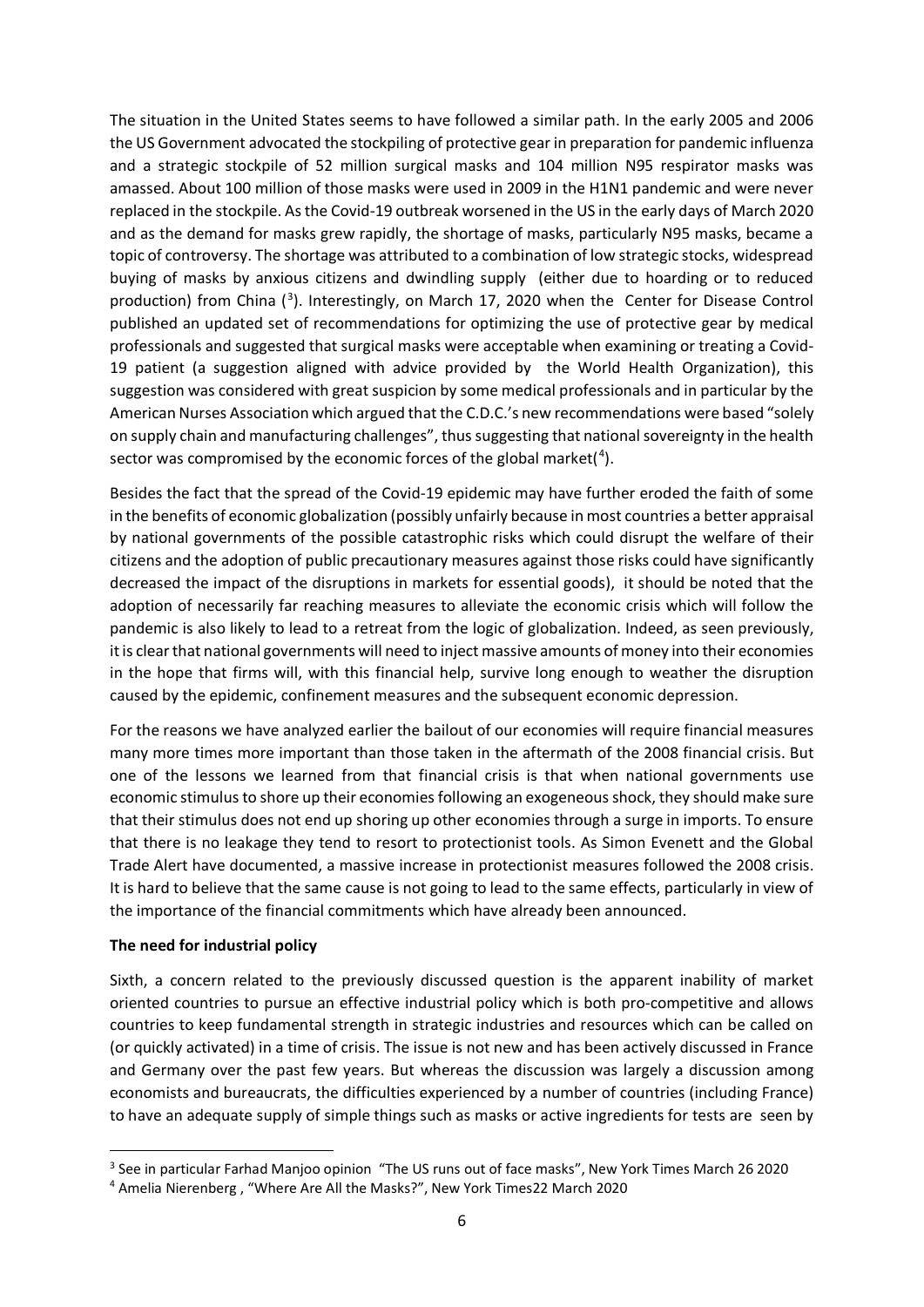the general public to result from a failure to follow an effective industrial policy. Furthermore, at a time when we would very much want to see domestic firms which still have production facilities in our countries switch their production to products or services that are urgently needed to face the crisis (say, for example the production of respirators for emergency rooms in hospitals), in France there is no one in charge of planning, organizing, enforcing and supervising this move because France no longer has a ministry of industry. So what has been gained in efficiency by relying on markets to direct the economy has created a loss of ability to mount a coordinated response to an unanticipated economic disaster.

### **Privacy, digital technologies and public health**

Seventh, there are interesting questions about Data and digital policy. As the Financial Times reported on March 24, 2020: *"The coronavirus crisis is forcing the EU to redraw its digital strategy."* The previous calls for EU data sovereignty show its limitations at a time when when, to get the largest possible pooling of data necessary to anticipate the expected path of the epidemic and find a

It was only a month ago that it was reported that EU Internal Market Commissioner Breton was flirting with the idea of forcing European companies to store and retain at least some of their data in Europe and told lawmakers that data produced in Europe: "should be processed in Europe". We are clearly caught in a dilemma between the desire to protect our privacy and to prevent the GAFAM from becoming ever more economically dominant by feeding their artificial intelligence algorithms with our data and the fact that in the health sector as in other sectors, the best performances of the artificial intelligence algorithms that we count on to produce scientific advances, in particular in the health sector, depend on the quantity of data which can be gathered to train them.

## **What future for competition law and policy?**

Eighth, there are a number of questions concerning if and how the role of competition law and competition policy should be redefined in a time of deep economic crisis. A discussion on the goals, achievements and failures of competition law enforcement and competition policy was begun a few years ago. But, in Europe, this discussion was largely focused, first, on questions related to the unfairness of international competition from countries, such as China, where government intervention allowed subsidized, state owned enterprises to gain a substantial advantage over their Western competitors by means considered to be both unfair and anticompetitive and, second, on the question of whether the European focus on the protection of competition in Europe (for example, through merger control) had impaired the development of national or European champions and accelerated the de-industrialization of Europe. In the US, there was also a concern with the unfairness of international competition among countries which had vastly different economic systems and a suspicion that the narrow focus of US antitrust authorities on the protection of consumer surplus in the short run coupled with a permissive attitude toward economic concentration and an excessive fear of type I errors (risk of misguided intervention by competition authorities leading, in fact, to a restriction in competition) had led to under-enforcement of antitrust laws, increased macro-economic concentration and profit margins and domination of the digital economy by the GAFAM.

The brutal economic crisis we are experiencing now requires different types of adjustments, depending on the time perspective we consider.

In the very short term, the main issue to be confronted is the brutal disruption in the value chain of a number of products, leading to shortages either because of insufficient level of production or because of difficulties in product distribution due to confinement measures. The issue for consumers is not, as it is in a normally functioning economy, to be able to choose the best price/quality ratio among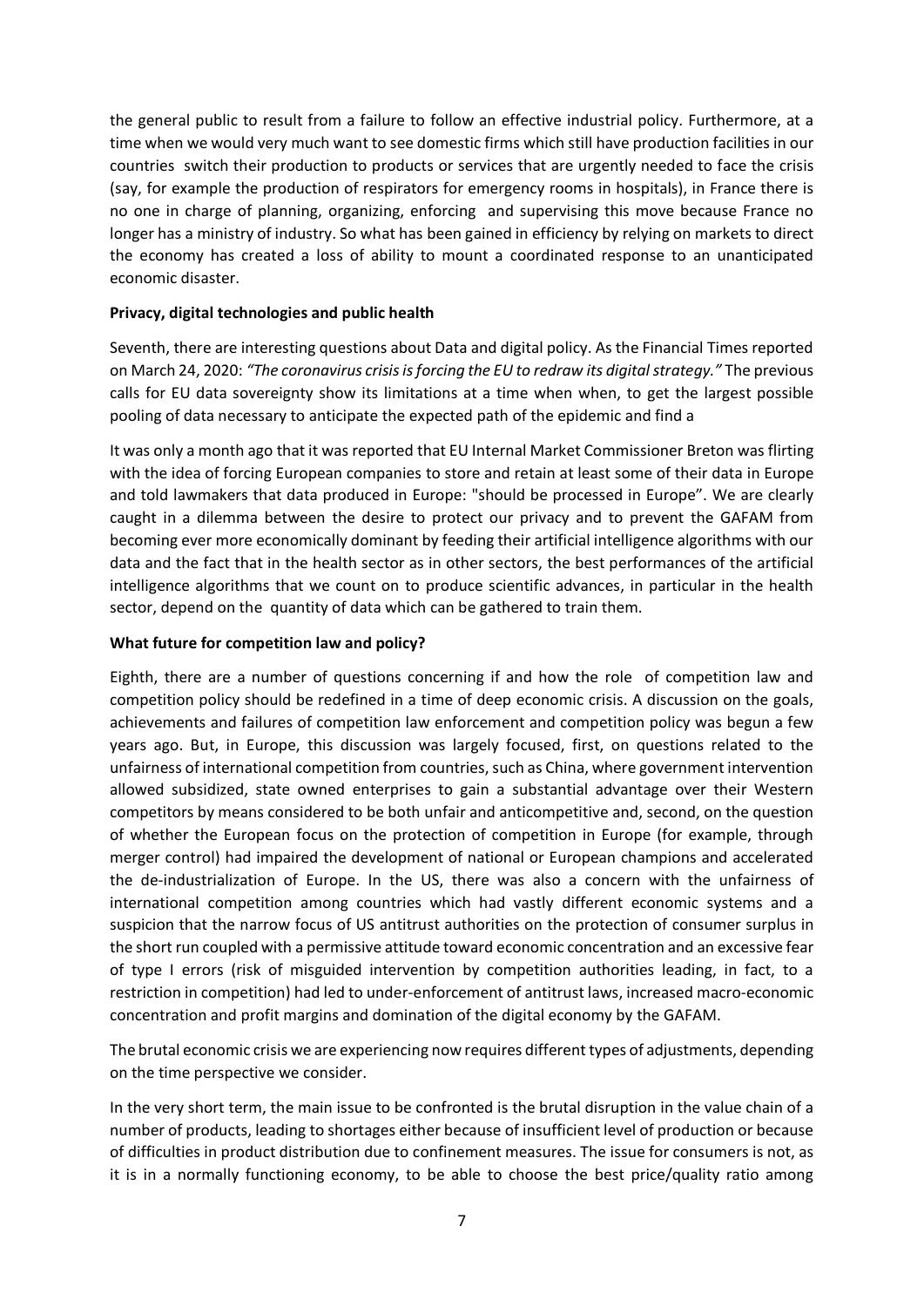products offered by competing suppliers but simply to be able find the product (even if in smaller quantity than what would be desirable). In such circumstances, first, cooperation between suppliers (and/or government intervention) to identify both the needs and the existing stocks may be necessary to permit an adequate supply of essential goods and services. For example**,** as the US Federal Trade Commission and the US Department of Justice have suggested, health care facilities may need to coordinate providing resources and services, and other businesses may temporarily need to combine production, distribution, or service networks to facilitate production and distribution of COVID-19 related supplies. Second, consumers need to be protected against abuses resulting in price gouging of products in short supply. This requires two adjustments for competition authorities. First to take a more nuanced approach with respect to cooperation among competitors than the approach they have taken in the past, and, second to focus on exploitative abuses of market power rather than on exclusionary practices (the creation of barriers to entry) on which they have focused in the past.

Competition authorities both in the context of the European Competition Network and outside the EU (for example, in Great Britain and in the United States) have already signaled their willingnessto allow, at least temporarily, cooperation or coordination between competitors whenever such cooperation or coordination is necessary to avoid a shortage due to the Covid-19 crisis, or ensure security, of supply(<sup>[5](#page-7-0)</sup>). They have also signaled their intention to fight price gouging.

In the medium run, say over next two to three years, our economies will be depressed, with the risk of a large number of bankruptcy of firms either directly hit hard by the Covid-19 epidemic (in the service sector) or affected by the disruption of their supply chain, rising unemployment and dwindling demand.

As is widely known, competition is a virtuous economic mechanism when economies are at full employment of their resources because it allows them, in a static perspective, to grow through a more efficient use of scarce resources. But with the aftermath of the Covid-19 pandemic, in the medium run, we face the risk of an economic depression, and a high level of bankruptcies and unemployment for a number of years. In such an environment the important goals are to quickly stimulate economic growth, to engage in the kind of redistribution mechanisms which will alleviate the economic suffering of the poor and to ensure that the economic framework that we create will be more resilient in the future. It will thus be necessary to stimulate employment and to help firms in the sectors affected by the crisis, particularly SMEs but also a number of larger firms, from going bankrupt.

Massive amounts of state aid, tax deductions or deferments and subsidies of various kinds or even the nationalization of entire sectors will be necessary and the initial financial packages already put together by the governments of many countries in Europe and in the US.

In this context, it is clear that there is a possibility of conflict between the necessity to artificially keep a large number of firms going in the short run in order to kick start the economy in the medium run and to allow it to retain its footing in the long run and a policy of competition law enforcement which assumes explicitly or implicitly that the economy is already in a stable equilibrium with full or near full employment of the factors of production and that the most important problem is to ensure that the competitive process in the short run guides the allocation of resources to maximize consumer welfare.

<span id="page-7-0"></span><sup>&</sup>lt;sup>5</sup> See, for example, the CMA approach to business cooperation in response to COVID-19 Published 25 March 2020 or the "Joint statement" issued by the European Competition Network on the 'application of competition law during the Corona crisis', on 23 March 2020 which states that 'necessary and temporary measures put in place in order to avoid a shortage of supply… are unlikely to be problematic, since they would either not amount to a restriction of competition under Article 101 TFEU… or generate efficiencies that would most likely outweigh any such restriction'.